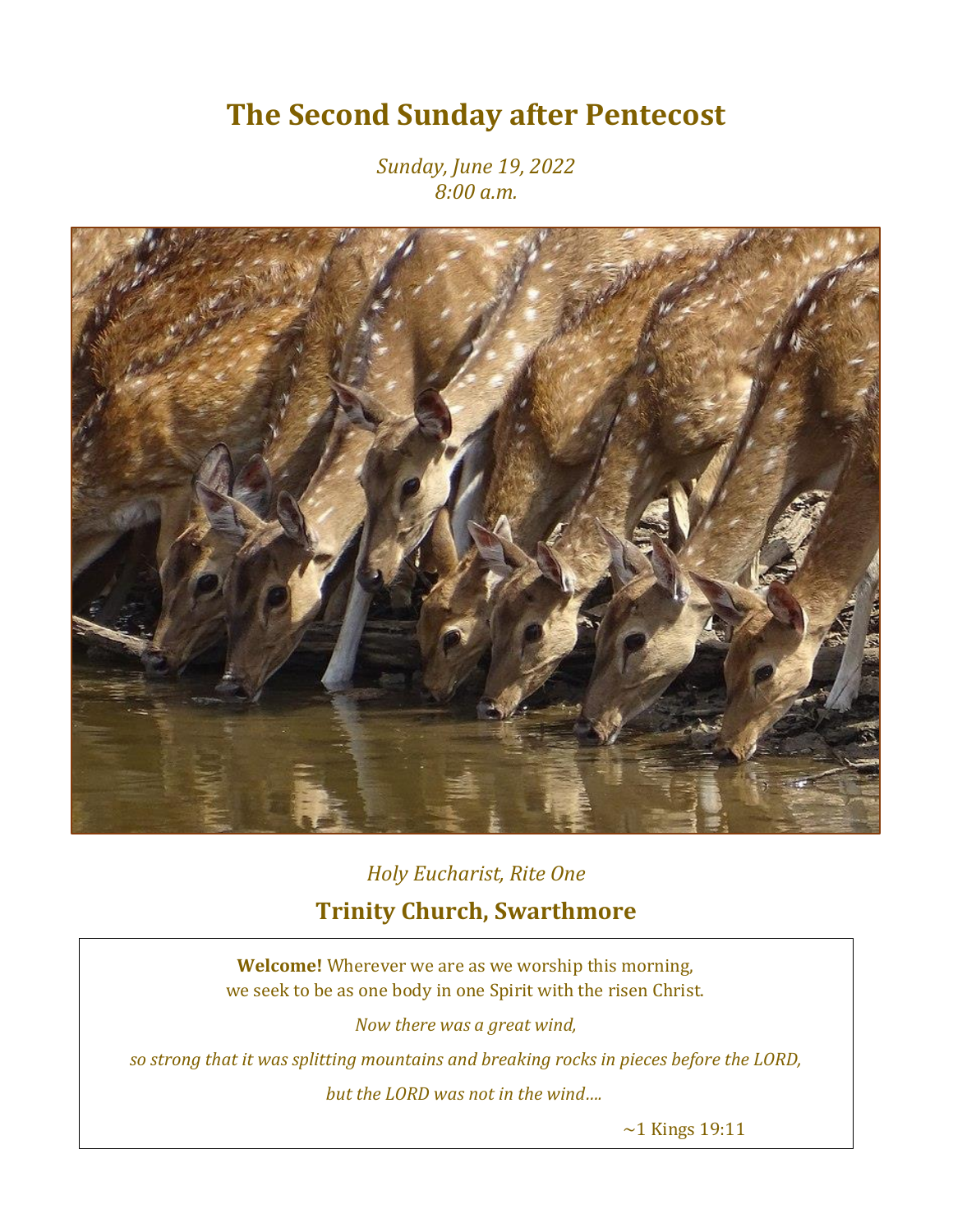*Our worship today follows Rite One of the Holy Eucharist in the Episcopal Book of Common Prayer (BCP), beginning on p. 323. This service is being livestreamed and recorded on ou[r Trinity YouTube channel.](https://www.youtube.com/channel/UCRIVWlpuu9UprbAGDkhtLLA)*

# **Liturgy of the Word**

*All scriptural texts except the psalm are taken from the NRSV translation.*

*Presider* Blessed be God: Father, Son and Holy Spirit.

#### *People* **And blessed be his kingdom, now and for ever. Amen.**

Almighty God, unto whom all hearts are open, all desires known, and from whom no secrets are hid: Cleanse the thoughts of our hearts by the inspiration of thy Holy Spirit, that we may perfectly love thee, and worthily magnify thy holy Name; through Christ our Lord. **Amen.**

Hymn of Praise *BCP* p. 324

*Presider and People*

**Glory be to God on high, and on earth peace, good will towards men. We praise thee, we bless thee, we worship thee, we glorify thee, we give thanks to thee for thy great glory, O Lord God, heavenly King, God the Father Almighty. O Lord, the only-begotten Son, Jesus Christ; O Lord God, Lamb of God, Son of the Father, that takest away the sins of the world, have mercy upon us. Thou that takest away the sins of the world, receive our prayer. Thou that sittest at the right hand of God the Father, have mercy upon us. For thou only art holy; thou only art the Lord; thou only, O Christ, with the Holy Ghost, art most high in the glory of God the Father. Amen.**

### Collect of the Day

*Presider* The Lord be with you. *People* **And with thy spirit.** *Presider* Let us pray.

O Lord, we beseech thee, make us to have a perpetual fear and love of thy holy Name, for thou never failest to help and govern those whom thou hast set upon the sure foundation of thy loving-kindness; through Jesus Christ our Lord, who liveth and reigneth with thee and the Holy Spirit, one God, for ever and ever. **Amen.**

A Reading from the First Book of Kings 1 Kings 19:1-15a

Ahab told Jezebel all that Elijah had done, and how he had killed all the prophets with the sword. Then Jezebel sent a messenger to Elijah, saying, "So may the gods do to me, and more also, if I do not make your life like the life of one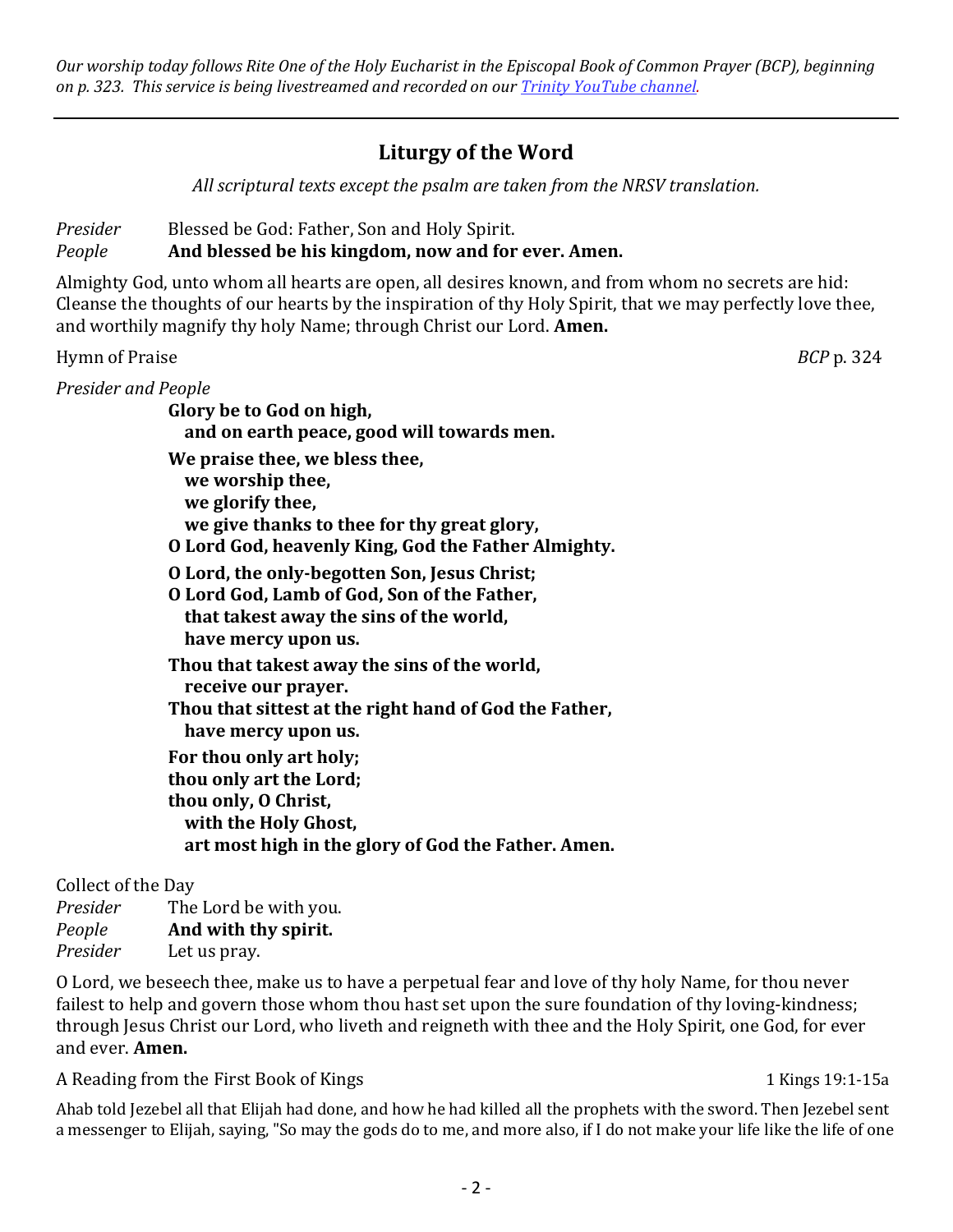of them by this time tomorrow." Then he was afraid; he got up and fled for his life, and came to Beer-sheba, which belongs to Judah; he left his servant there.

But he himself went a day's journey into the wilderness, and came and sat down under a solitary broom tree. He asked that he might die: "It is enough; now, O LORD, take away my life, for I am no better than my ancestors." Then he lay down under the broom tree and fell asleep. Suddenly an angel touched him and said to him, "Get up and eat." He looked, and there at his head was a cake baked on hot stones, and a jar of water. He ate and drank, and lay down again. The angel of the LORD came a second time, touched him, and said, "Get up and eat, otherwise the journey will be too much for you." He got up, and ate and drank; then he went in the strength of that food forty days and forty nights to Horeb the mount of God. At that place he came to a cave, and spent the night there. Then the word of the LORD came to him, saying, "What are you doing here, Elijah?" He answered, "I have been very zealous for the LORD, the God of hosts; for the Israelites have forsaken your covenant, thrown down your altars, and killed your prophets with the sword. I alone am left, and they are seeking my life, to take it away." He said, "Go out and stand on the mountain before the LORD, for the LORD is about to pass by." Now there was a great wind, so strong that it was splitting mountains and breaking rocks in pieces before the LORD, but the LORD was not in the wind; and after the wind an earthquake, but the LORD was not in the earthquake; and after the earthquake a fire, but the LORD was not in the fire; and after the fire a sound of sheer silence. When Elijah heard it, he wrapped his face in his mantle and went out and stood at the entrance of the cave. Then there came a voice to him that said, "What are you doing here, Elijah?" He answered, "I have been very zealous for the LORD, the God of hosts; for the Israelites have forsaken your covenant, thrown down your altars, and killed your prophets with the sword. I alone am left, and they are seeking my life, to take it away." Then the LORD said to him, "Go, return on your way to the wilderness of Damascus."

| Lector | The Word of the Lord.    |
|--------|--------------------------|
| People | <b>Thanks be to God.</b> |

Psalm of the Day Psalm 42 *Quemadmodum The congregation responds at the half-verse with the words in bold.*

The Psalm

- 1. As the deer longs for the water-brooks, \* **so longs my soul for you, O God.**
- 2. My soul is athirst for God, athirst for the living God; \* **when shall I come to appear before the presence of God?**
- 3. My tears have been my food day and night, \* **while all day long they say to me, "Where now is your God?"**
- 4. I pour out my soul when I think on these things: \* **how I went with the multitude and led them into the house of God,**
- 5. With the voice of praise and thanksgiving, \* **among those who keep holy-day.**
- 6. Why are you so full of heaviness, O my soul? \* **and why are you so disquieted within me?**
- 7. Put your trust in God; \* **for I will yet give thanks to him, who is the help of my countenance, and my God.**

A Reading from the Letter of Paul to the Galatians Section And The Galatians 3:23-29

Now before faith came, we were imprisoned and guarded under the law until faith would be revealed. Therefore the law was our disciplinarian until Christ came, so that we might be justified by faith. But now that faith has come, we are no longer subject to a disciplinarian, for in Christ Jesus you are all children of God through faith. As many of you as were baptized into Christ have clothed yourselves with Christ. There is no longer Jew or Greek, there is no longer slave or free, there is no longer male and female; for all of you are one in Christ Jesus. And if you belong to Christ, then you are Abraham's offspring, heirs according to the promise.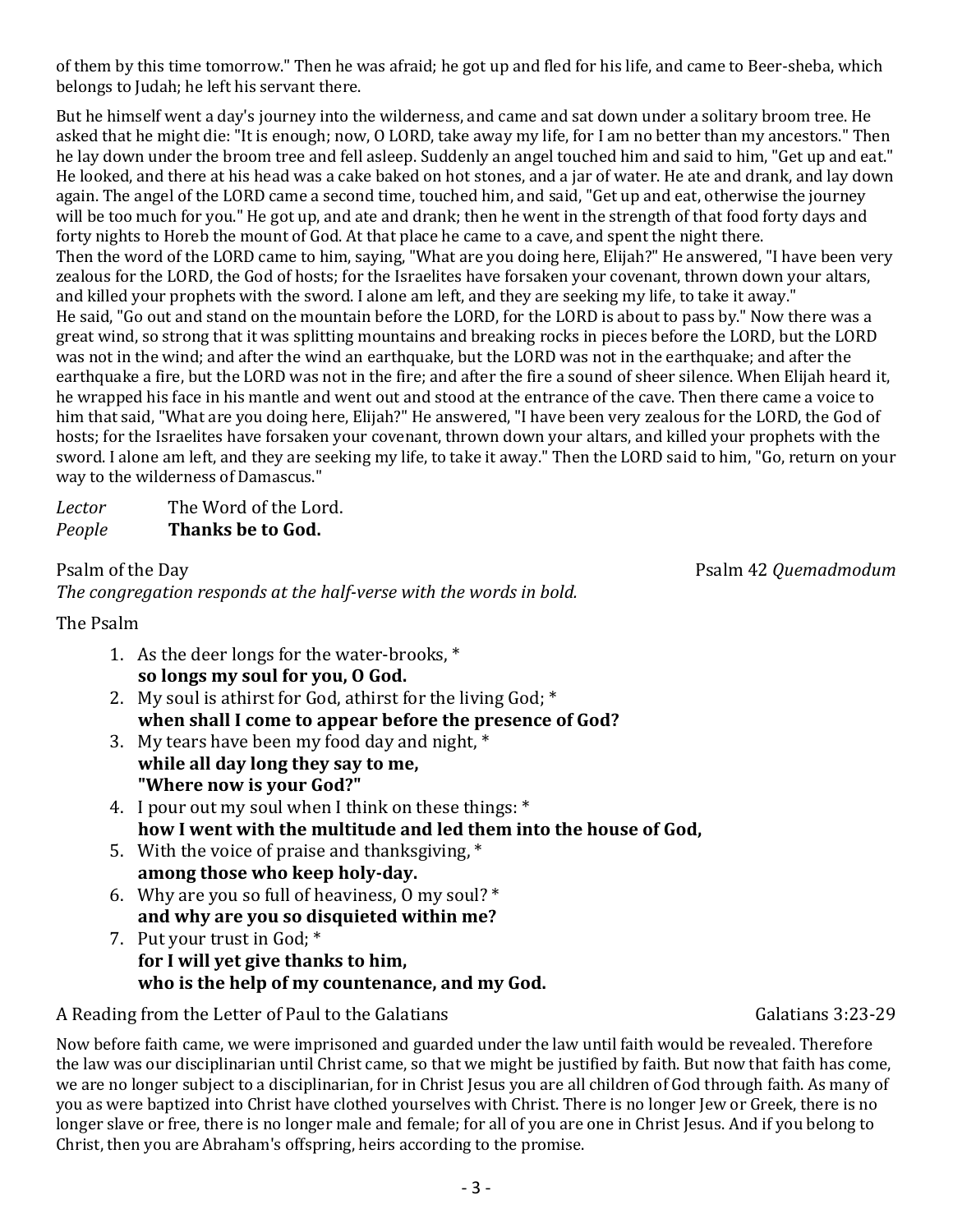*Lector* The Word of the Lord. *People* **Thanks be to God.**

Proclamation of the Holy Gospel Luke 8:26-39

#### *Gospeller* The Holy Gospel of Our Lord Jesus Christ, According to Luke *People* **Glory to you, Lord Christ.**

Jesus and his disciples arrived at the country of the Gerasenes, which is opposite Galilee. As he stepped out on land, a man of the city who had demons met him. For a long time he had worn no clothes, and he did not live in a house but in the tombs. When he saw Jesus, he fell down before him and shouted at the top of his voice, "What have you to do with me, Jesus, Son of the Most High God? I beg you, do not torment me" -- for Jesus had commanded the unclean spirit to come out of the man. (For many times it had seized him; he was kept under guard and bound with chains and shackles, but he would break the bonds and be driven by the demon into the wilds.) Jesus then asked him, "What is your name?" He said, "Legion"; for many demons had entered him. They begged him not to order them to go back into the abyss.

Now there on the hillside a large herd of swine was feeding; and the demons begged Jesus to let them enter these. So he gave them permission. Then the demons came out of the man and entered the swine, and the herd rushed down the steep bank into the lake and was drowned.

When the swineherds saw what had happened, they ran off and told it in the city and in the country. Then people came out to see what had happened, and when they came to Jesus, they found the man from whom the demons had gone sitting at the feet of Jesus, clothed and in his right mind. And they were afraid. Those who had seen it told them how the one who had been possessed by demons had been healed. Then all the people of the surrounding country of the Gerasenes asked Jesus to leave them; for they were seized with great fear. So he got into the boat and returned. The man from whom the demons had gone begged that he might be with him; but Jesus sent him away, saying, "Return to your home, and declare how much God has done for you." So he went away, proclaiming throughout the city how much Jesus had done for him.

| Gospeller | The Gospel of the Lord.     |
|-----------|-----------------------------|
| People    | Praise to you, Lord Christ. |

Sermon

**We believe in one God, the Father, the Almighty, maker of heaven and earth, of all that is, seen and unseen.**

**We believe in one Lord, Jesus Christ, the only Son of God, eternally begotten of the Father, God from God, Light from Light, true God from true God, begotten, not made, of one Being with the Father.**

**Through him all things were made. For us and for our salvation he came down from heaven: by the power of the Holy Spirit he became incarnate from the Virgin Mary,**

 **and was made man.**

An Affirmation of Faith The Nicene Creed, *BCP* p. 326

**Pontius Pilate; he suffered death and was buried. On the third day he rose again in accordance with the Scriptures; he ascended into heaven and is seated at the right hand of the Father. He will come again in glory to judge the living and the dead, and his kingdom will have no end. We believe in the Holy Spirit, the Lord, the giver of life, who proceeds from the Father and the Son. With the Father and the Son he is worshiped and glorified. He has spoken through the Prophets. We believe in one holy catholic and apostolic Church.**

**For our sake he was crucified under**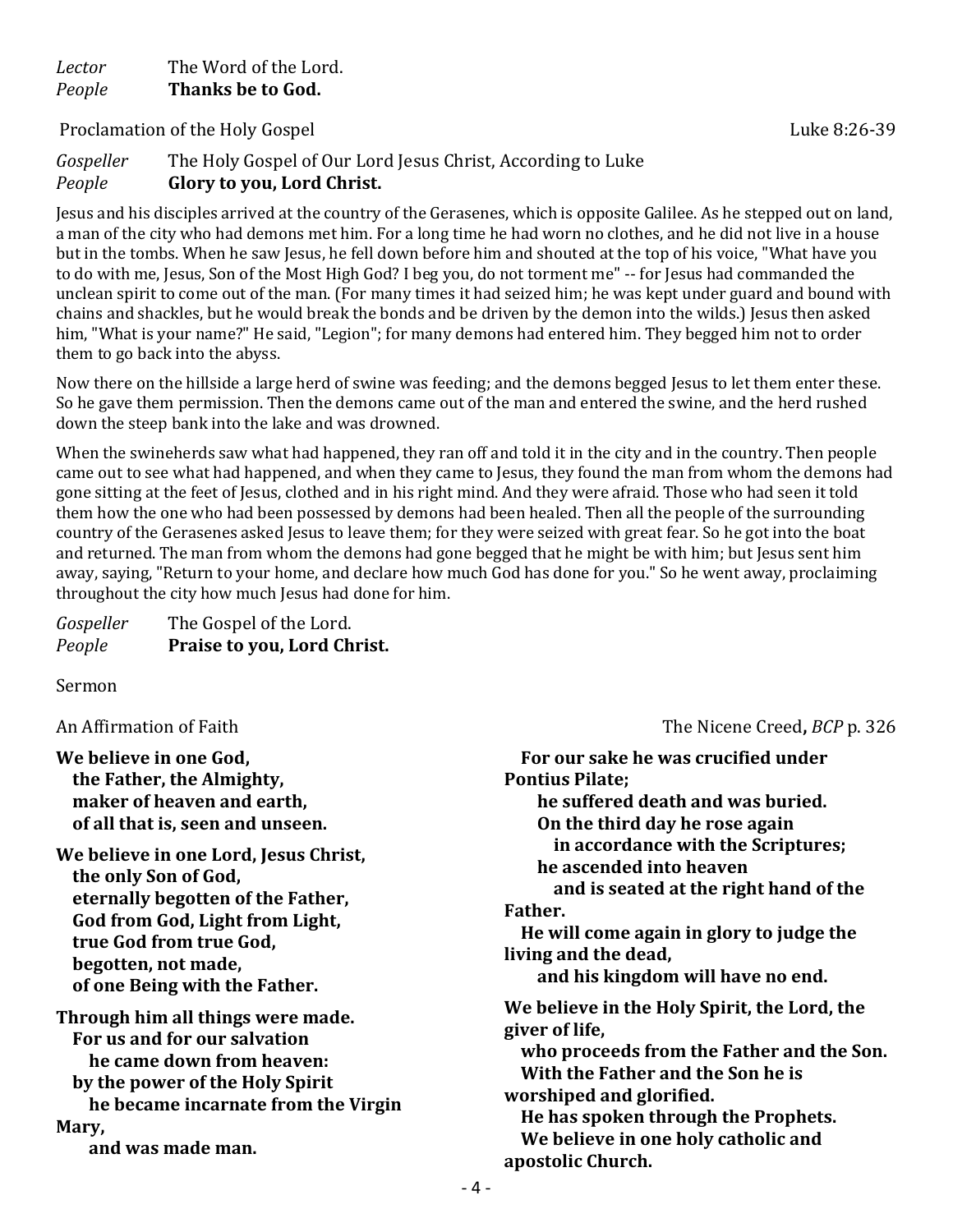#### **We acknowledge one baptism for the forgiveness of sins.**

#### **We look for the resurrection of the dead, and the life of the world to come. Amen.**

The Prayers Form VI, BCP p. 392

*The Leader and People pray responsively*

In peace, we pray to you, Lord God.

#### *Silence*

For all people in their daily life and work;

**For our families, friends, and neighbors, and for those who are alone.**

For this community, the nation, and the world;

**For all who work for justice, freedom, and peace.**

For the just and proper use of your creation;

**For the victims of hunger, fear, injustice, and oppression.**

For all who are in danger, sorrow, or any kind of trouble;

**For those who minister to the sick, the friendless, and the needy.**

For the peace and unity of the Church of God;

**For all who proclaim the Gospel, and all who seek the Truth.**

For Michael, our Presiding Bishop, for Daniel, our Bishop, for all bishops and other ministers; **For all who serve God in his Church.**

For the special needs and concerns of this congregation.

*Silence*

*The People may add their own petitions*

Hear us, Lord;

### **For your mercy is great.**

We thank you, Lord, for all the blessings of this life.

*Silence*

*The People may add their own thanksgivings*

We will exalt you, O God our King; **And praise your Name for ever and ever.**

We pray for all who have died, that they may have a place in your eternal kingdom.

*Silence*

*The People may add their own petitions*

Lord, let your loving-kindness be upon them; **Who put their trust in you.**

*A Priest or Deacon* says

Let us humbly confess our sins unto almighty God.

**Most merciful God, we confess that we have sinned against thee in thought, word, and deed, by what we have done, and by what we have left undone. We have not loved thee with our whole heart;**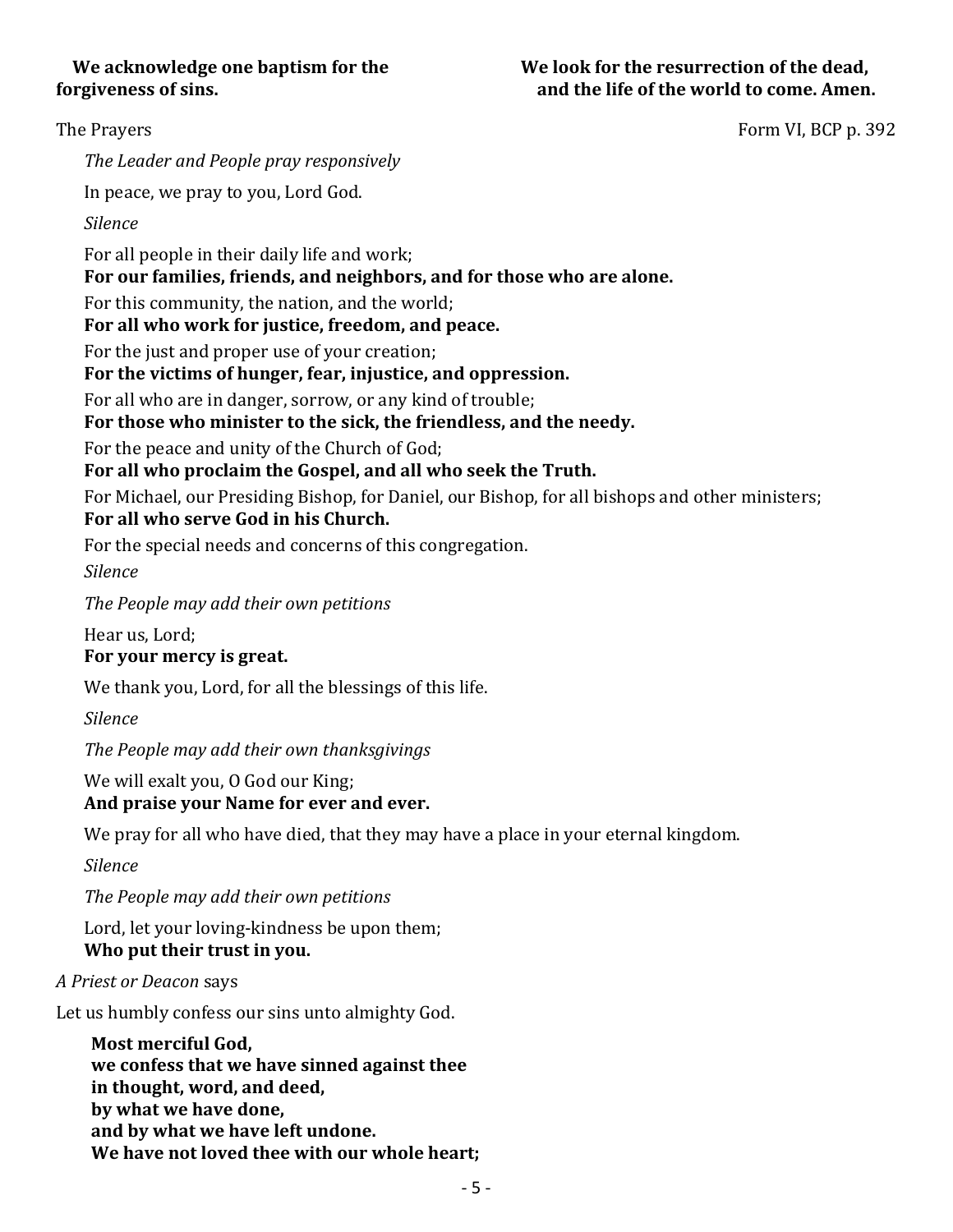**we have not loved our neighbors as ourselves. We are truly sorry and we humbly repent. For the sake of thy Son Jesus Christ, have mercy on us and forgive us; that we may delight in thy will, and walk in thy ways, to the glory of thy Name. Amen.**

*Standing, the Bishop if present or a priest stands and says*

Almighty God, our heavenly Father, who of his great mercy hath promised forgiveness of sins to all those who with hearty repentance and true faith turn unto him, have mercy upon you, pardon and deliver you from all your sins, confirm and strengthen you in all goodness, and bring you to everlasting life; through Jesus Christ our Lord. **Amen.**

Sharing a Sign of Christ's Peace

*Presider* The peace of Christ be always with you. *People* **And with thy spirit.**

*The Presider offers any announcements. Gifts of bread and wine are brought forward, along with contributions placed in the collection plates, for consecration at the altar.*

# **Liturgy of the Table: Holy Communion**

*All who are drawn to God in the way of Jesus Christ are welcome to receive the consecrated Host in the community of Trinity Church.*

The Great Thanksgiving **The Great Thanksgiving Eucharistic Prayer I**, *BCP* p. 340

*The Presider begins*

The Lord be with you. *People* **And with thy spirit.**

*Presider* Lift up your hearts.

*People* **We lift them up unto to the Lord.**

*Presider* Let us give thanks to unto our Lord our God.

*People* **It is meet and right so to do.**

*The Presider continues with an acclamation praising God in relation to the Passion of Jesus Christ, concluding,*

Therefore with Angels and Archangels, and with all the company of heaven, we laud and magnify thy glorious Name; evermore praising thee, and saying,

*Presider and People*

**Holy, holy, holy, Lord God of Hosts: Heaven and earth are full of thy glory. Glory be to thee, O Lord Most High.**

*Presider* Blessed is he that cometh in the name of the Lord. *People* **Hosanna in the highest.**

*The people kneel or stand. Then the Presider continues*

All glory be to thee, Almighty God, our heavenly Father, for that thou, of thy tender mercy, didst give thine only Son Jesus Christ to suffer death upon the cross for our redemption; who made there, by his one oblation of himself once offered, a full, perfect, and sufficient sacrifice, oblation, and satisfaction, for the sins of the whole world; and did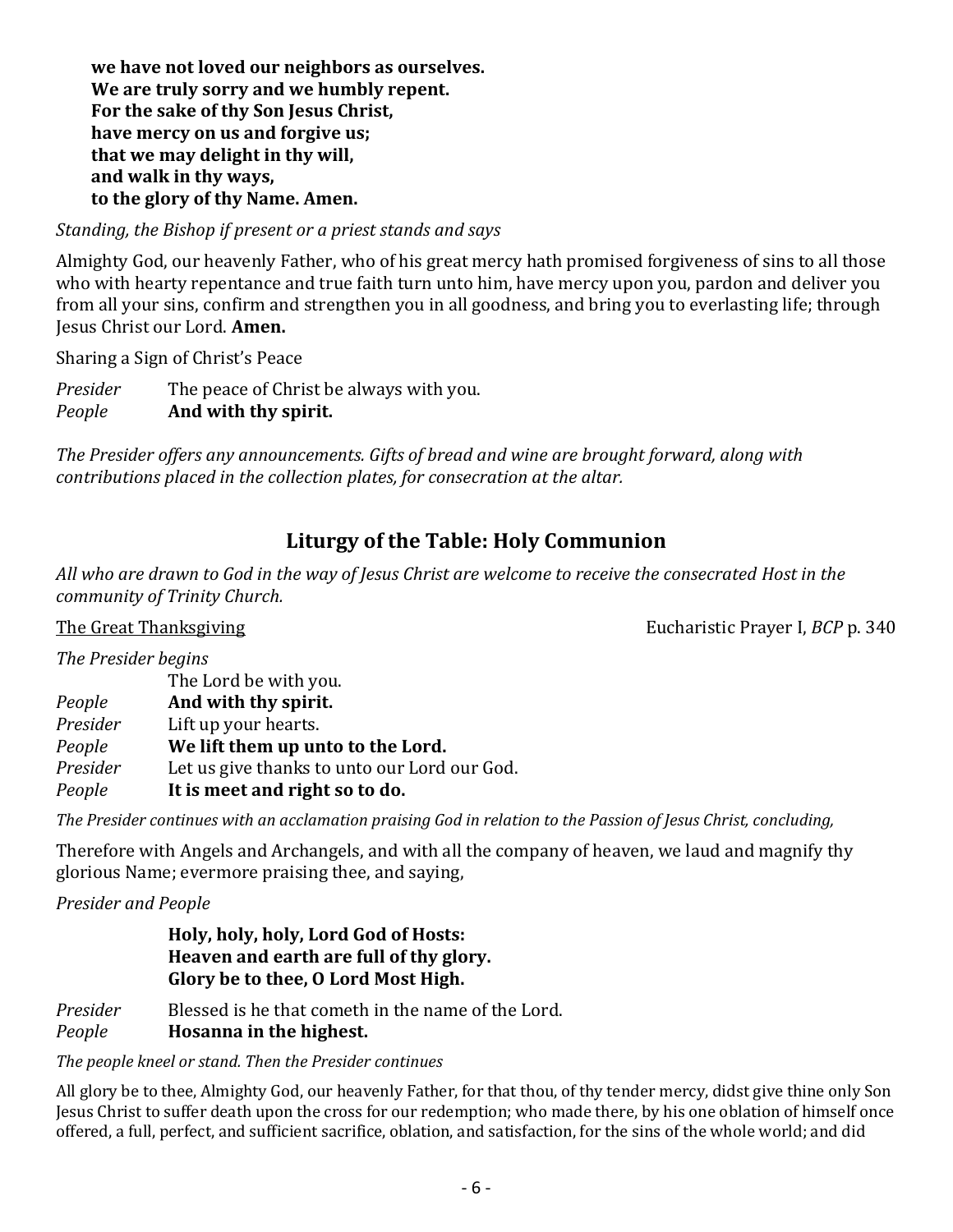institute, and in his holy Gospel command us to continue, a perpetual memory of that his precious death and sacrifice, until his coming again.

*At the following words concerning the bread, the Presider is to hold it, or lay a hand upon it; and at the words concerning the cup, to hold or place a hand upon the cup and any other vessel containing wine to be consecrated*

For in the night in which he was betrayed, he took bread; and when he had given thanks, he brake it, and gave it to his disciples, saying, "Take, eat, this is my Body, which is given for you. Do this in remembrance of me."

Likewise, after supper, he took the cup; and when he had given thanks, he gave it to them, saying, "Drink ye all of this; for this is my Blood of the New Testament, which is shed for you, and for many, for the remission of sins. Do this, as oft as ye shall drink it, in remembrance of me."

*The Presider continues with the invocation of the Holy Spirit over the gifts and bread and wine, and over the people, concluding*

By whom, and with whom, in the unity of the Holy Ghost, all honor and glory be unto thee, O Father Almighty, world without end. **AMEN***.*

And now, as our Savior Christ hath taught us, we are bold to say,

**Our Father, who art in heaven, hallowed be thy Name, thy kingdom come, thy will be done, on earth as it is in heaven. Give us this day our daily bread. And forgive us our trespasses, as we forgive those who trespass against us. And lead us not into temptation, but deliver us from evil. For thine is the kingdom, and the power, and the glory, for ever and ever. Amen.**

*The Presider breaks the consecrated Bread and says*

Alleluia. Christ our Passover is sacrificed for us.

*People* **Therefore let us keep the feast. Alleluia.**

*The Presider says*

The Gifts of God for the People of God.

#### *On receiving Communion:*

*If you wish to receive, please come up the center aisle and stretch out your arms at full length, both hands palm up, returning down a side aisle. Wine-Host is available at the altar rail. The lay eucharistic minister will pass an individual cup, which after use may be placed on the tray at the head of each side aisle. To receive instead a spoken blessing, simply fold your hands across your chest. Gluten-free wafers are available upon request from the priest.*

*After Communion, the Presider says* Let us pray.

#### *Presider and People*

**Almighty and everliving God, we most heartily thank thee for that thou dost feed us, in these holy mysteries, with the spiritual food of the most precious Body and Blood of thy Son our Savior Jesus Christ; and dost assure us thereby of thy favor and goodness towards us; and that we are very members incorporate in the mystical body of thy Son, the blessed company of all faithful people; and are also heirs, through**